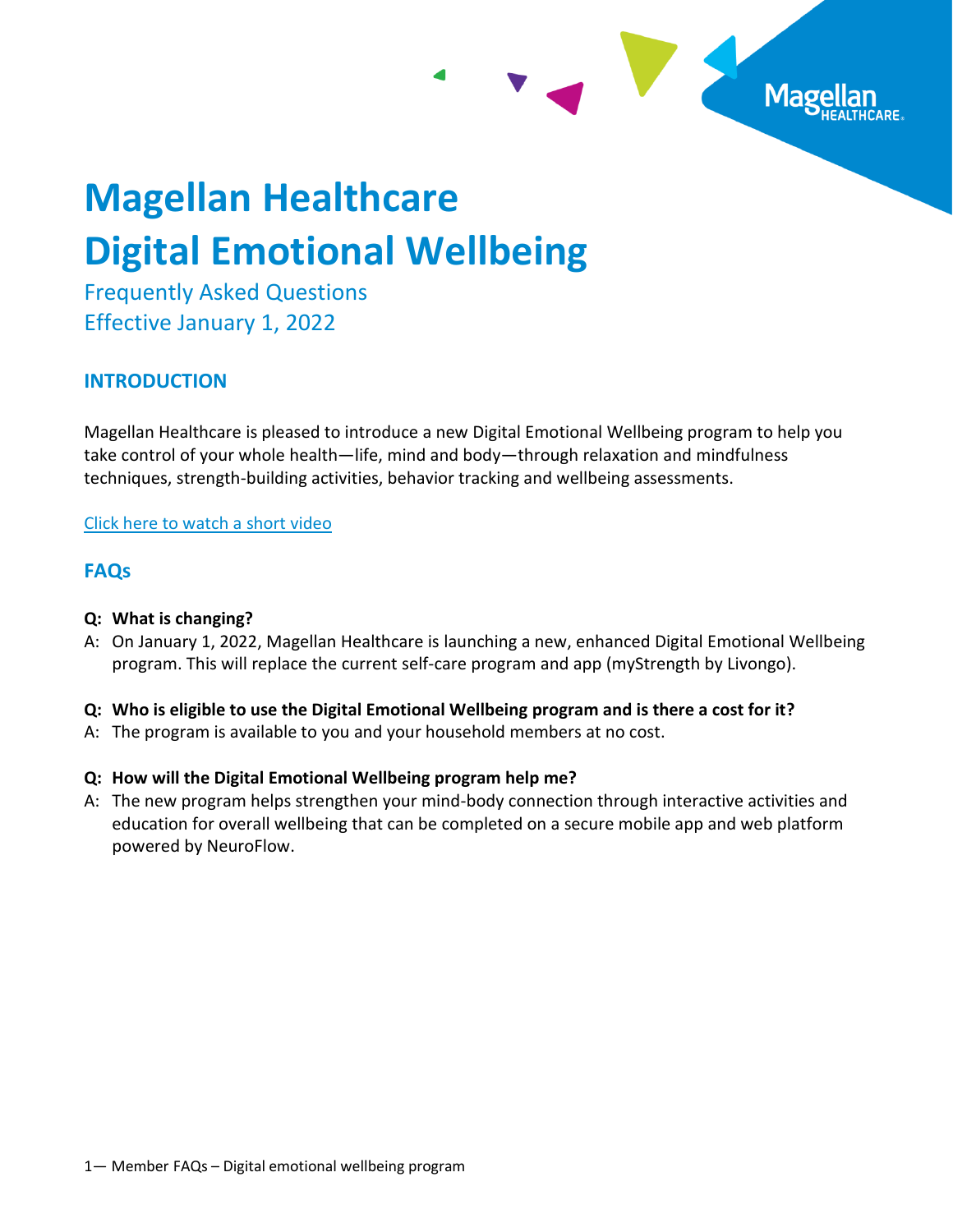#### **Q: What does the new program consist of?**

A: The new program is built on NeuroFlow's technology and is available via website or app. Using NeuroFlow, you can:

- Complete activities such as breathing exercises, meditation, yoga or journaling.
- Track mood, sleep, stress and pain, and see your progress over time.
- Complete confidential, self-paced digital cognitive behavioral therapy modules for anxiety and depression.
- Connect to virtual therapy and in-person counselors (if available under your plan).
- Sync with other trackers like Fitbit, Garmin and MyFitnessPal through Apple Health or Google Fit.



#### **Q: What topics are covered?**

A:

| <b>Topics</b>                         |                                            |                                  |
|---------------------------------------|--------------------------------------------|----------------------------------|
| Aging                                 | Grief and loss                             | Positive psychology<br>$\bullet$ |
| <b>Balancing emotion</b><br>$\bullet$ | Loneliness                                 | Pregnancy<br>$\bullet$           |
| Caregiving<br>$\bullet$               | Mental health                              | Resilience<br>$\bullet$          |
| COVID-19<br>$\bullet$                 | Mindfulness and<br>$\bullet$<br>meditation | Sleep                            |
| Eating disorders                      | <b>Nutrition</b>                           | <b>Stress</b>                    |
| Goal setting                          | Physical activity                          | Suicide                          |

| <b>Conditions</b>                                         |                                  |                                   |
|-----------------------------------------------------------|----------------------------------|-----------------------------------|
| Attention deficit-<br>$\bullet$<br>hyperactivity disorder | Depression                       | Opioid use disorder               |
| Alcohol use disorder<br>$\bullet$                         | Fibromyalgia                     | Panic disorder                    |
| Anxiety                                                   | Insomnia<br>$\bullet$            | Post-traumatic stress<br>disorder |
| Chronic pain                                              | Obsessive-compulsive<br>disorder | Substance use disorder            |

# **Q: Is the Digital Emotional Wellbeing Program confidential?**

A: Yes, everything you do within the program is confidential.

#### **Q How does the program connect me to virtual therapy or in-person counselors?**

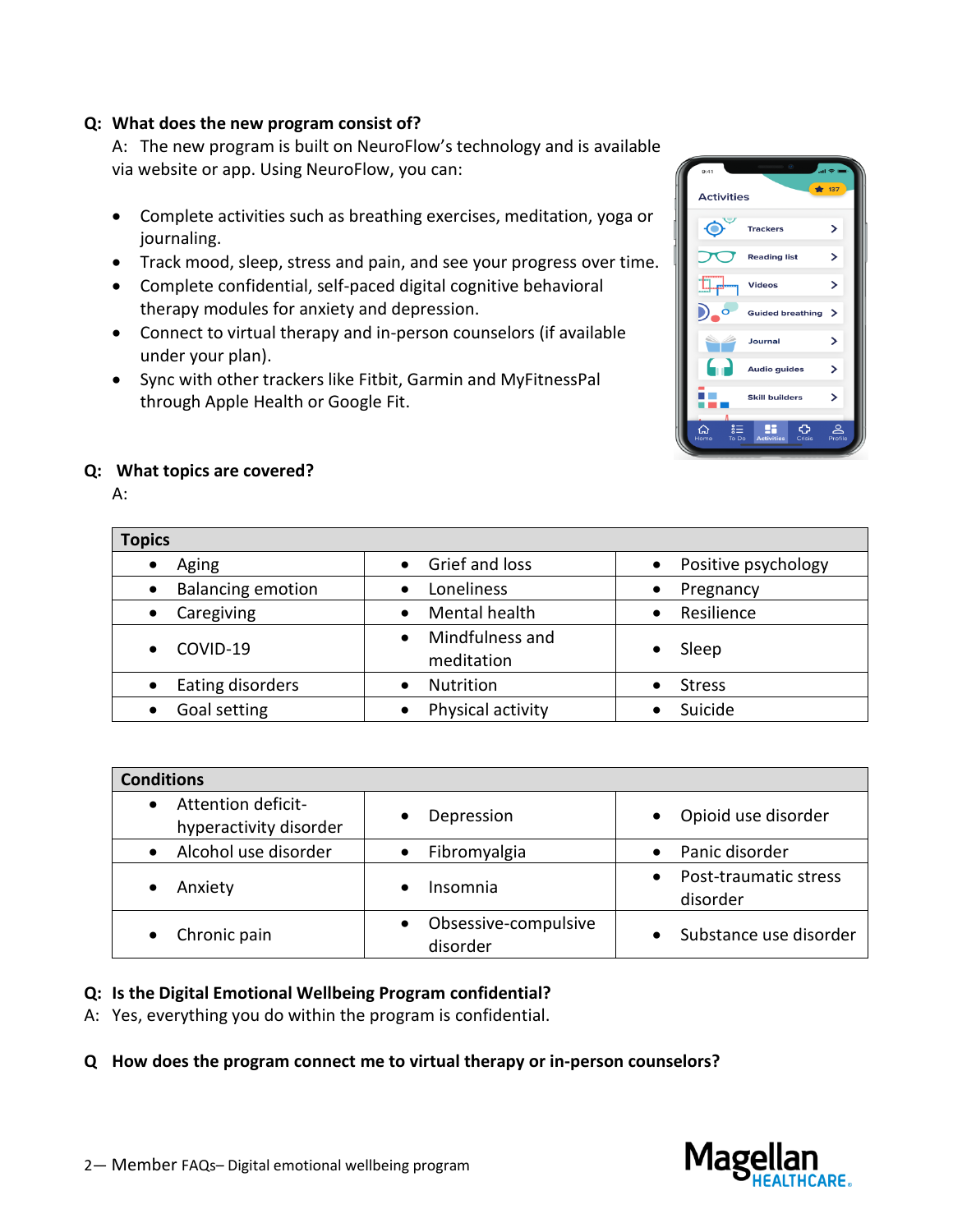A: As you use the program, you will complete assessments from time to time. If your scores indicate you might need to talk to someone, you'll be given specific instructions and links for next steps. You can always go directly to the provider search and virtual therapy pages on MagellanAscend.com.

#### **Q: Will this affect my other program benefits?**

A: No, there is no impact on the other benefits that Magellan Healthcare provides.

#### **Q: How do I access the program?**

- A: See the step-by-step instructions below.
	- 1. Go to MagellanAscend.com and log in or click the FIND MY COMPANY button on the upper right side.



2. The "Company Search" and login box will pop up. Log in or type your company name in the "Company Name" field. Click the "I agree…" box and then the "Go" button.



(continued on next page)

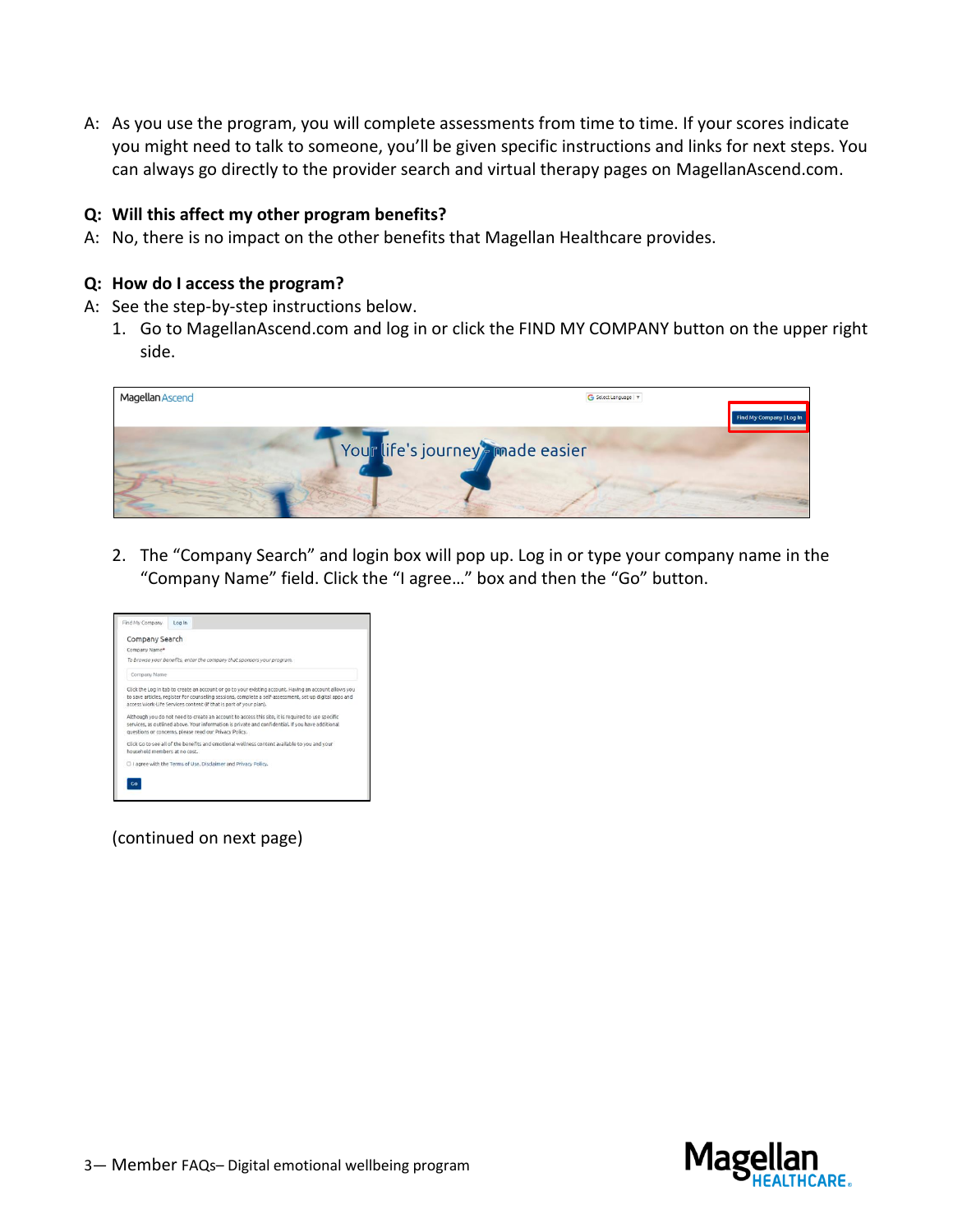3. Once you see your company logo on the top left, click on the right arrow in the "Explore" section until you see "Digital emotional wellbeing." Click on "Digital emotional wellbeing."



4. On the Digital emotional wellbeing page, press "Click here to register." You will be taken to the NeuroFlow registration page to set up an account.

| Magellan Ascend<br>XYZ Company - Employee Assistance Program<br>800-123-4567                                                                     | G Select Language   V<br>$\mathbf{a}$<br>Search for |
|--------------------------------------------------------------------------------------------------------------------------------------------------|-----------------------------------------------------|
| Home Explore Find Care What's Trending Your Apps Featured Topic Claims Search Learning Center                                                    | Find My Company   Log In                            |
| Self-Care Programs                                                                                                                               | Chat<br>Live                                        |
| Improve your emotional health and wellness with myStrength personalized programs                                                                 | Get started today!                                  |
| **Remember, if you are in crisis or considering suicide, or if you or someone you know is<br>currently in danger, please call 911 immediately.** | Click here to get started with myStrength.          |

- 5. Once you arrive at the NeuroFlow registration page, you will be prompted to enter the following information [see images below], then review and agree to the Terms of Service and Privacy Policy.
	- 1. Your Employer name
	- 2. Your full name
	- 3. Your date of birth
	- 4. Your gender
	- 5. Your phone number
	- 6. Your email address
	- 7. A password



4— Member FAQs– Digital emotional wellbeing program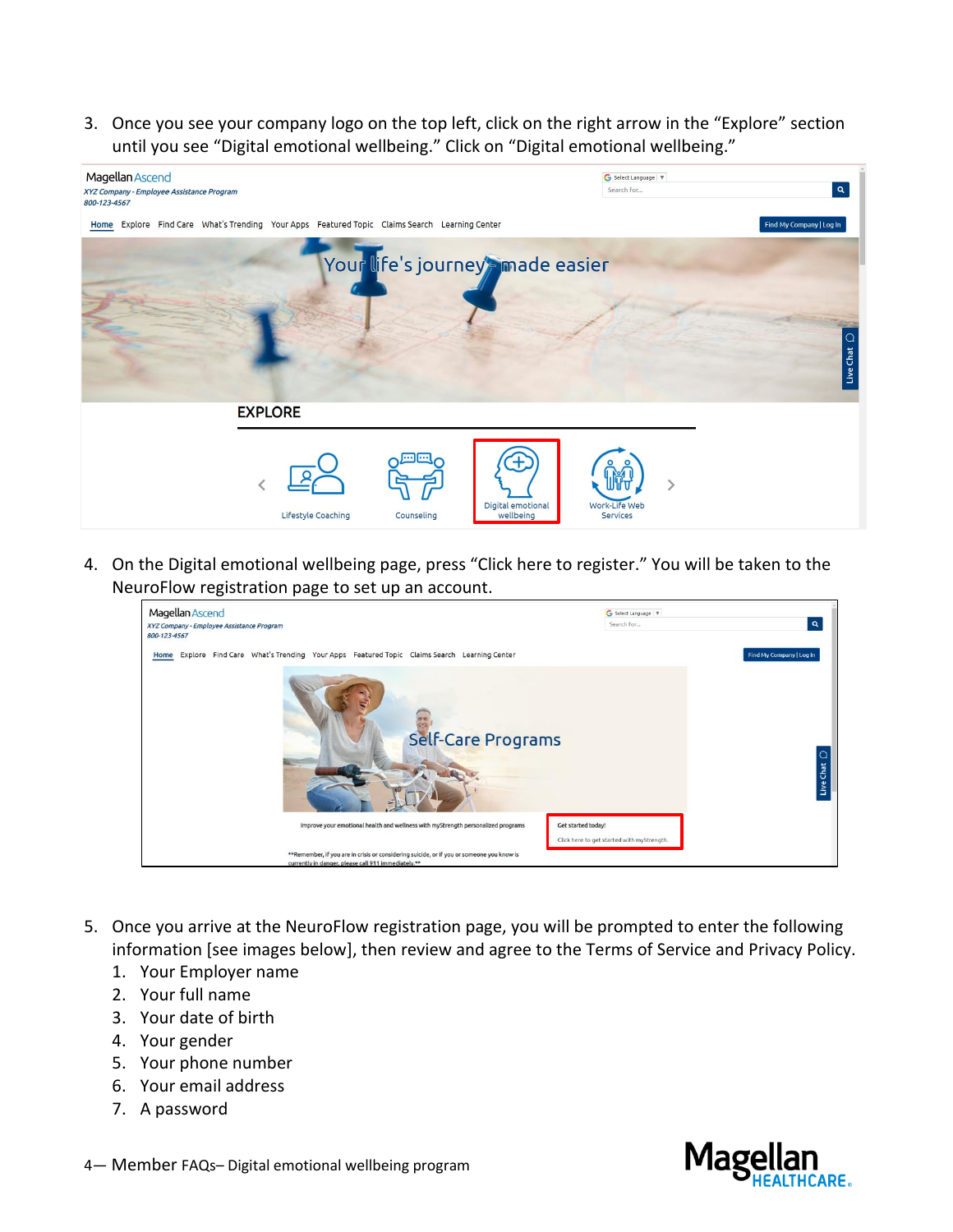

|               | Organization > Account little > Password<br><b>Sign Up</b><br>Please select your employer. |                      |
|---------------|--------------------------------------------------------------------------------------------|----------------------|
| Magellan      | Employer<br>Q. Ne<br>$\sim$                                                                |                      |
|               | NeuroFlow                                                                                  |                      |
| Ill NEUROFLOW | Netguru<br>Already have an account? Log in                                                 |                      |
|               |                                                                                            |                      |
|               | Terms of Service - Privacy Policy                                                          | <b>Email Support</b> |

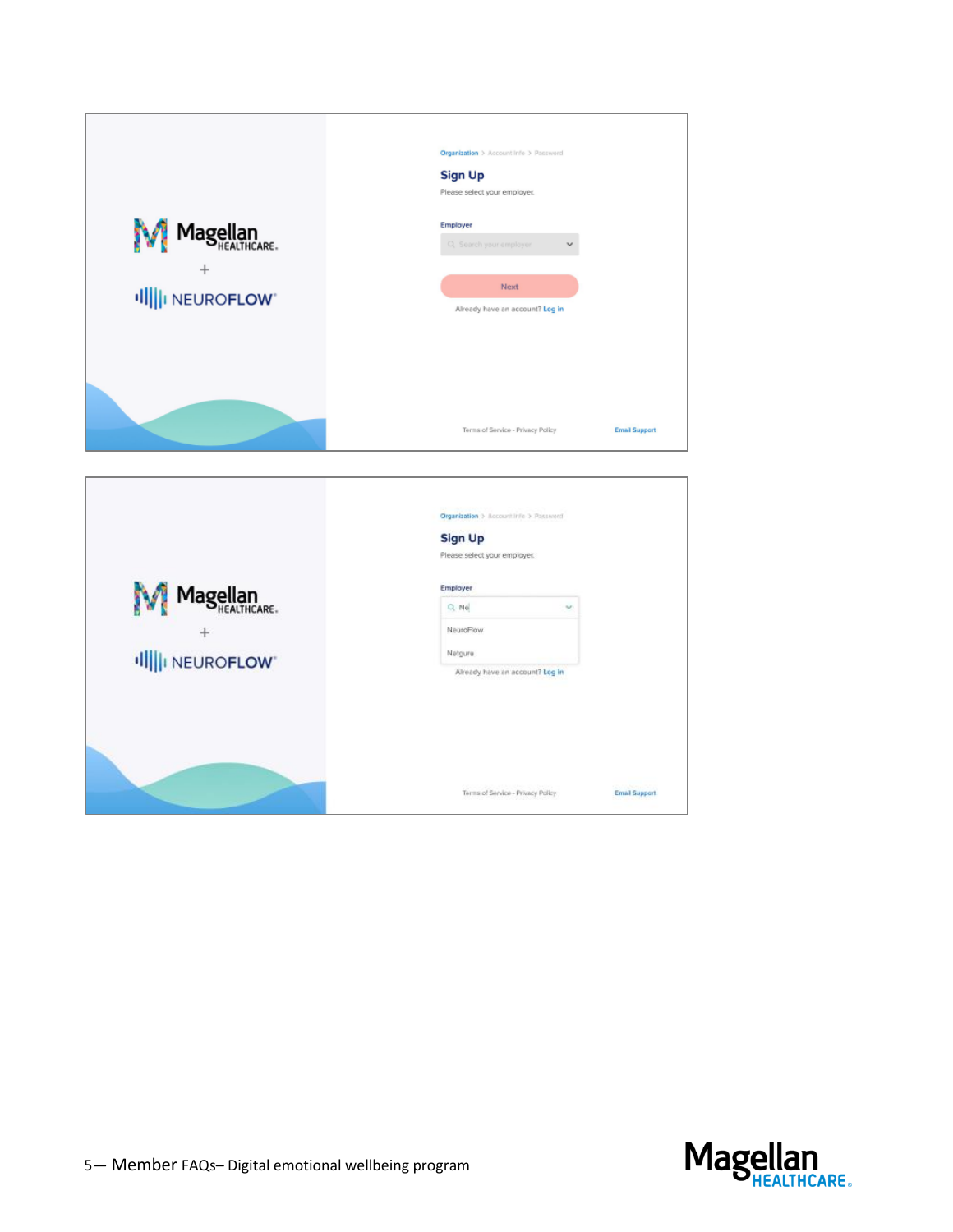|               | Organization > Account Info > Password                                |                      |  |  |
|---------------|-----------------------------------------------------------------------|----------------------|--|--|
|               | <b>Sign Up</b>                                                        |                      |  |  |
|               | Please complete your information in order<br>to access your benefits. |                      |  |  |
|               | <b>First Name</b>                                                     |                      |  |  |
| Magellan      | dig Megda                                                             |                      |  |  |
|               | <b>Last Name</b>                                                      |                      |  |  |
| Ill NEUROFLOW | In a Hawwillike.                                                      |                      |  |  |
|               | Date of Birth (mm-dd-yyyy)                                            |                      |  |  |
|               | MM DOWNY                                                              |                      |  |  |
|               | Next                                                                  |                      |  |  |
|               | Already have an account? Log in                                       |                      |  |  |
|               | Terms of Service - Privacy Policy                                     | <b>Email Support</b> |  |  |

| Organization > Account Info > Password                                |               |
|-----------------------------------------------------------------------|---------------|
| <b>Sign Up</b>                                                        |               |
| Please complete your information in order<br>to access your benefits. |               |
| Gender                                                                |               |
| Sielect your gentler<br>×                                             |               |
| Phone Number                                                          |               |
| 011222-3333                                                           |               |
| <b>Email Address</b>                                                  |               |
| hallidhese Evenil com-                                                |               |
| Next                                                                  |               |
| Already have an account? Log in                                       |               |
| Terms of Service - Privacy Policy                                     | Email Support |
|                                                                       |               |

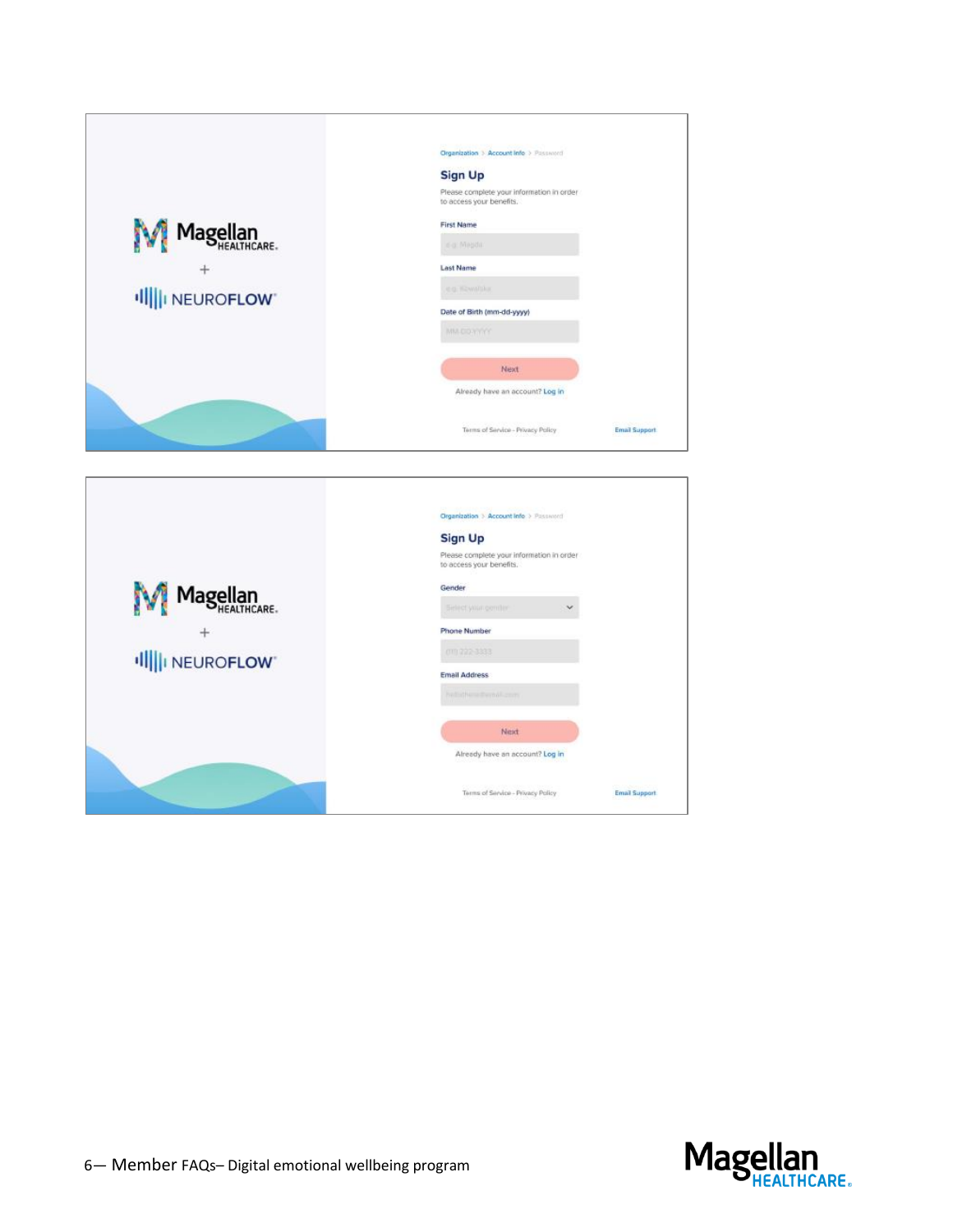| Magellan<br>Illi NEUROFLOW | Organization > Account Info > Password<br><b>Sign Up</b><br>Please create your password in order to<br>complete your registration.<br>Password<br>We won't fel<br>òğ)<br>Str characters<br>○ 1e capital letter<br>O 1 <sup>+</sup> number<br>Next<br>Already have an account? Log in |                      |
|----------------------------|--------------------------------------------------------------------------------------------------------------------------------------------------------------------------------------------------------------------------------------------------------------------------------------|----------------------|
|                            | Terms of Service - Privacy Policy                                                                                                                                                                                                                                                    | <b>Email Support</b> |

|                      | <b>Sign Up</b>                                                                                             |   |                           |  |
|----------------------|------------------------------------------------------------------------------------------------------------|---|---------------------------|--|
|                      |                                                                                                            | × | sword in order to<br>ión. |  |
|                      | Please Note:                                                                                               |   |                           |  |
| <b>Magellan</b>      | Your activity and data may be reviewed in order to inform the<br>quality of guidance you get from the app. |   | ቝ                         |  |
|                      | Communication through NeuroFlow doesn't constitute a<br>disclosure.                                        |   |                           |  |
| <b>Illi</b> NEUROFLO | I understand the above statement                                                                           |   |                           |  |
|                      | I have read and agree to the Terms of Service and Privacy<br>Policy                                        |   |                           |  |
|                      | Get Started                                                                                                |   | ccount? Log in            |  |
|                      |                                                                                                            |   |                           |  |